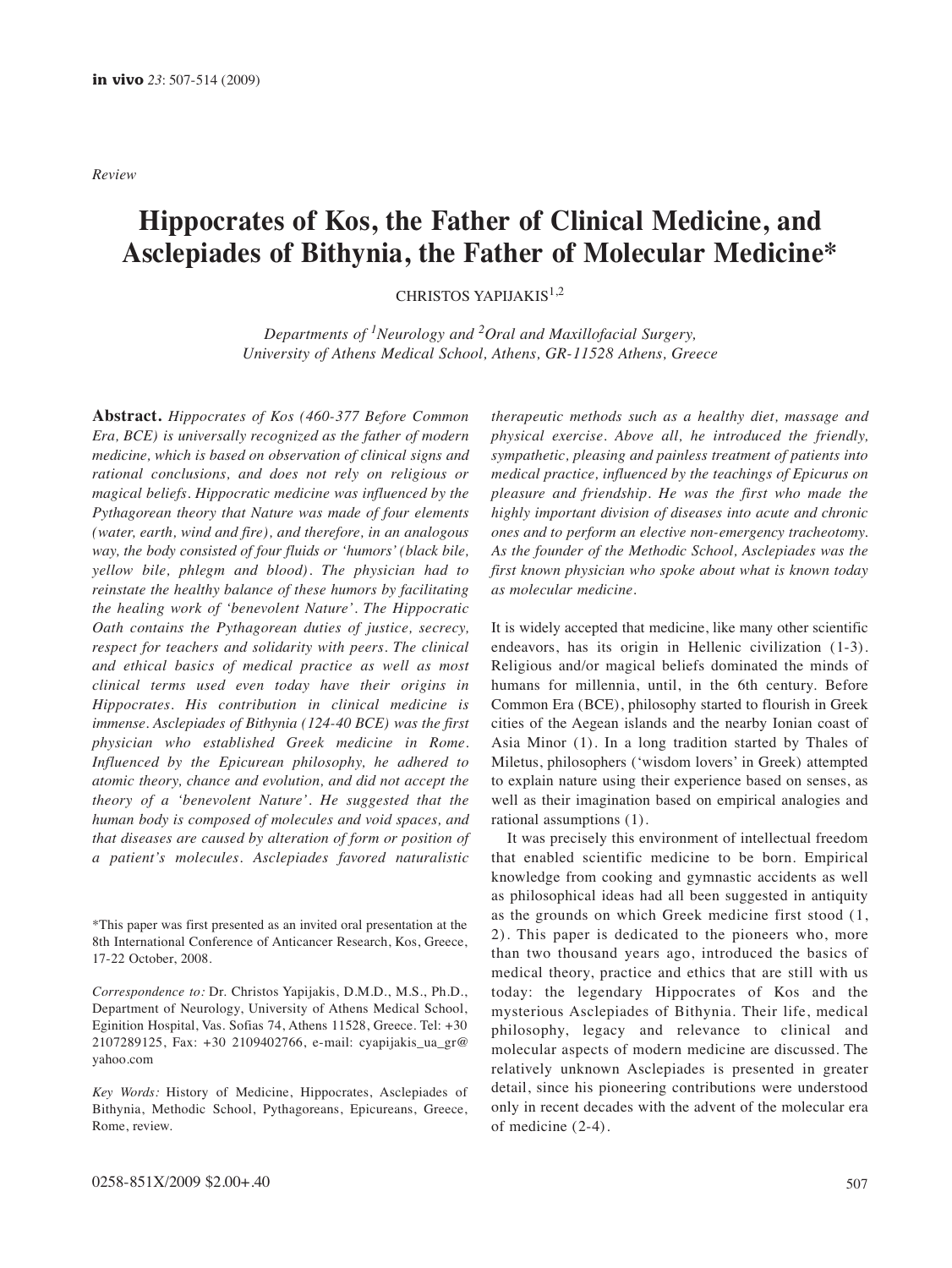# **Hippocrates of Kos (460-377 BCE)**

# *The Life and Medical Philosophy of Hippocrates*

Hippocrates of Kos is universally recognized as the father of modern medicine, which is based on observation of clinical signs and rational conclusions (1, 2, 5, 6). Before him, therapeutic attempts were based on religious or magical beliefs and were commonly practiced by priests, spiritual healers and witch-doctors (1, 2).

Hippocrates was born in Kos, a Greek island of the southeastern Aegean (7, 8). He was the son of Heraklides and belonged to a family of physicians who claimed their ancestry from Asclepius, the god of medicine (7, 8). Hippocrates worked mainly in Kos and the nearby coast of Asia Minor (corresponding to present-day Turkey), but he also traveled extensively visiting other Greek regions including Athens, Thessaly and Thrace (5-8). His contribution to medical practice is characterized by ethical rules of conduct, close observation of clinical symptoms, an open mind for any ideas, and willingness to explain the cause of diseases.

Hippocrates based medicine on the philosophical idea that Nature was made of four elements, namely water, earth, wind and fire, according to the Pythagorean philosopher Empedocles (493-433 BCE) (1, 9-11). The Pythagoreans were an elite philosophical group who believed that benevolent Nature was divinely created by musically harmonious and numerically defined laws  $(1, 9, 10)$ . They believed that through a series of reincarnations human souls were destined to be immortal ethereal stars (9, 10). The founder of this philosophical sect, the legendary Pythagoras, had claimed that he was able to remember his past lives (9, 10). Pythagoreans respected hierarchy and observed an oath of secrecy, since they believed that sacred knowledge was meant to be shared by the select few (9, 10). They believed that justice should be involved in all human relations, just like divine law governs all natural phenomena (9, 10).

In a way analogous to the concept of the four elements, Hippocrates believed that the body consisted of four fluids or 'humors' (black bile, yellow bile, phlegm and blood) and four elemental conditions (cold, hot, dry and moist) (1, 2, 5, 6, 11, 12). Therefore, the state of health existed when these humors and qualities were in balance  $(1, 2, 5, 6, 11, 12)$ . In a case of disease, the physician had to disclose the imbalance of humors and facilitate the healing work of benevolent Nature by use of bleeding, emetics, purgatives, or even surgery  $(1, 2, 5, 6, 12)$ .

According to Hippocrates, the physician had to examine a patient, observe symptoms carefully, make a diagnosis and then treat the patient  $(1, 2, 5, 6, 12)$ . Therefore, Hippocrates established the basics of clinical medicine as it is practiced even today (1, 2, 5). He introduced numerous medical terms universally used by physicians, including *symptoma,* *diagnosis, therapy, trauma* and *sepsis* (12). In addition, he described the presentation of a great number of diseases without superstition. Their names are still used in modern medicine including *diabetes, gastritis, enteritis, arthritis, cancer, eclampsia, coma, paralysis, mania, panic, hysteria, epilepsia* and many others (12). The latter disease was called 'divine' before Hippocrates, and a passage attributed to him underlines his rational way of thinking: "Epilepsy is not more divine a disease than any other disease. People call it divine because they do not understand it. But if we call divine all things we do not understand, then divine things will be endless"  $(1, 12)$ .

Hippocrates lived in an era of great epidemics. There are several reports that he was invited by Persians and Illyrians to visit their countries and treat people with plague, but he declined the offers preferring to fight the epidemic in Thessaly (7, 8, 12). This was the same plague of 429-426 BCE that decimated about one fourth of the population of classical Athens, including its charismatic leader Pericles, and precipitated the decline of the Athenian empire, as the historian Thucydides vividly described (13). The epidemic was probably typhoid fever, as recent molecular evidence has indicated (14). Genomic sequences of the agent of typhoid fever *Salmonella enterica Typhi* were identified in skeletal remains of a mass burial pit found in the Kerameikos ancient cemetery of Athens and dated to the era of the plague (14). It has been proposed that the severity of the epidemic was possibly due to an ancient strain of high virulence based both on Thucydides' narration and on detected DNA variations of the ancient versus modern sequences of *S. enterica Typhi* (13-15). Interestingly, typhoid fever was well known to Hippocrates because he described the symptoms of that disease in great detail and named it 'typhos', possibly because of its typhoon-like impetuous character (12). There are even ancient reports that place Hippocrates in Athens during the period of the plague, allegedly trying to confine the epidemic by purification of the air with fires (2, 6, 12). Nevertheless, most modern scholars have dismissed this information as fictitious because the physician was rather young and unknown at that time, while the eyewitness Thucydides did not mention Hippocrates and reported that all attempts of physicians to cure the epidemic had failed (12, 13).

Hippocrates and his followers wrote many works, which are now included in the *Hippocratic Corpus*, a collection of texts regarding medical theory and practice (12). Some of them contain anachronistic language styles and dissident philosophical views, indicating that they were clearly composed several centuries after the father of clinical medicine (1, 12). The famous *Hippocratic Oath* was probably written down at least two centuries after Hippocrates, although he most certainly had established orally a sacred vow of similar ethical rules regarding proper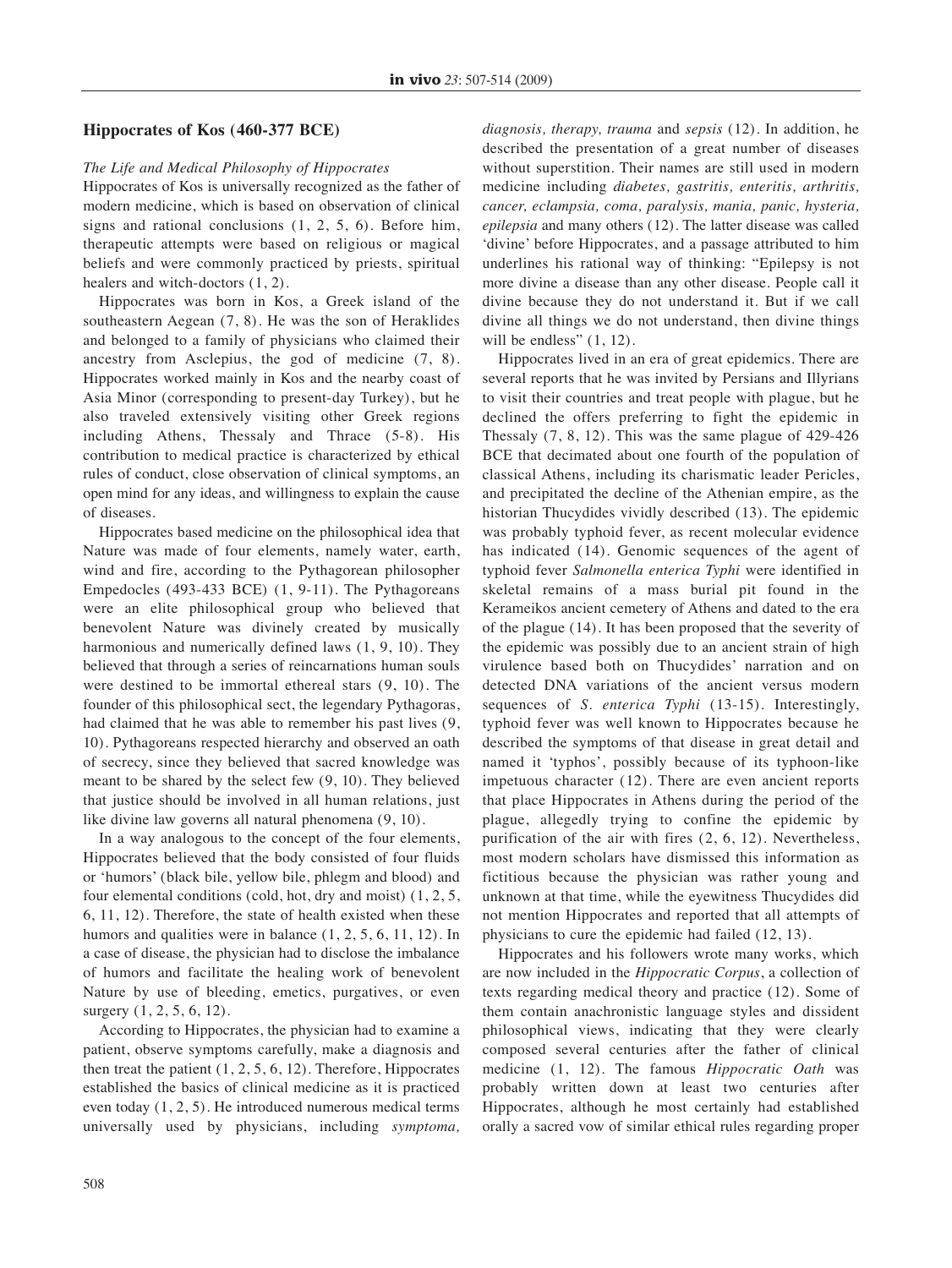

Figure 1. *Hippocrates of Kos: It has been suggested that this statue represents the famous physician at a young age. It is housed at the Archeological Museum of Kos, Greece.*

medical conduct (2, 12). This notion is supported by the fact that the Oath has clearly a Pythagorean influence (2, 12). The pledging physician promises wherever he goes to assist the sick, refrain from injustice and sexual mischief, and keep secrets. The Pythagorean duties of justice, respect for



Figure 2. *Asclepiades of Bithynia: This is the only known bust of Asclepiades. It is located among other Epicureans in the Room of Philosophers at the Capitoline Museum in Rome, Italy.* 

teachers, solidarity with peers and secrecy are the most important requirements (2, 12). That the exclusive purpose of the physician should be to provide help to his patient is a command that seems obvious.

## *The Legacy of Hippocrates*

Hippocrates died in old age and was buried by his physician sons near Larissa, Thessaly, according to Soranus of Ephesus (7, 8). His legacy remained for about two and a half millennia as the mainstream medical tradition (2, 3, 5, 6). The Hippocratic beliefs of a benevolent Nature formed by four elements were revived by the Neoplatonic physician Galen of Pergamon in the 2nd century of the Common Era (CE), and later were endorsed by the Neoplatonicallyinfluenced Christian and Muslim physicians of the Middle Ages (2, 3, 5, 6, 16). Some manuscripts of the Eastern Roman Empire illustrate this trend of endorsement. A 14thcentury manuscript portrays Hippocrates as a Christian saint, while in another one of the 12th century the Oath is inscribed in the sign of a cross substituting the gods Apollo, Asclepius and goddesses Hygeia and Panacea with the unique Judeo-Christian God (3).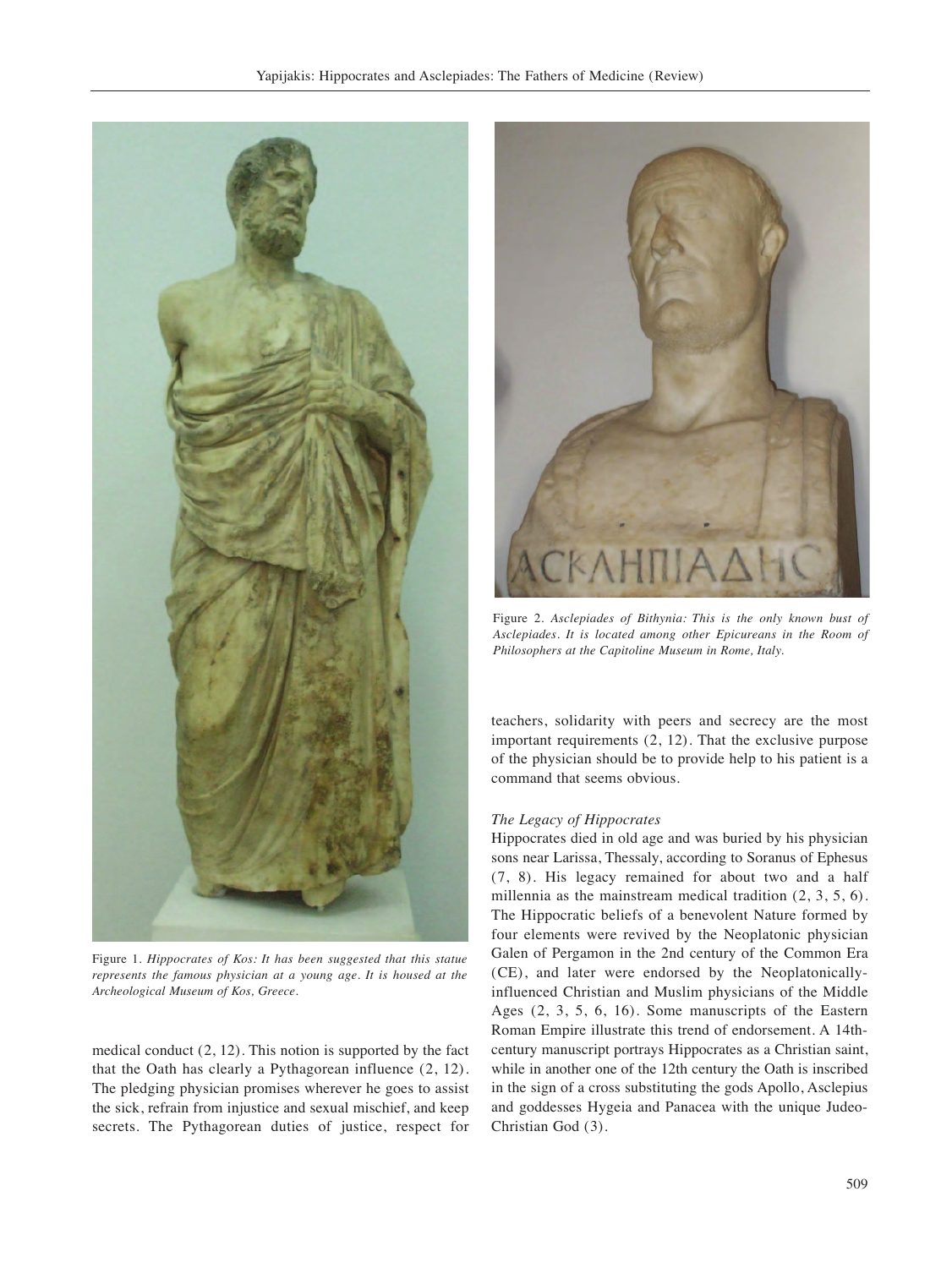Several sayings from Hippocratic works became for millennia the emblems of medical profession. For example, the famous mottos "Life is short but the art is long" (*Ὁ μέν βίος βραχύς ἡ δέ τέχνη μακρά*) and "Do good or at least do not harm" (*Ὠφελέειν ἤ βλάπτειν*) (12). The latter saying in *De morbis popularibus* 1.2 is followed by the text: "The art consists of three things: the disease, the patient, and the physician. The physician is the servant of the art, and the patient must combat the disease along with the physician". In his Commentary, Galen remarks that in some of the manuscripts instead of "art" he found "nature" in the last sentence. He states that either of the readings will agree very well with the meaning of the passage. Therefore, according to Galen "the physician is the servant of (benevolent) Nature" (12).

The Hippocratic Oath and mottos still inspire contemporary doctors of medicine, although no physician with scientific knowledge and self-respect believes in a benevolent Nature any more (3, 4, 16, 17). Despite some wrong assumptions, the contribution of Hippocrates to clinical medicine is nevertheless immense. The clinical and ethical basics of medical practice as well as most clinical terms used even today have their origins in the legendary physician from the island of Kos.

# **Asclepiades of Bithynia (124-40 BCE)**

## *The Life and Medical Philosophy of Asclepiades*

Asclepiades of Bithynia is recognized as the first physician who established Hellenic Medicine in Rome (2, 3). Nevertheless, he is surprisingly unknown given the important fact that he was the first physician who created a health and disease theory with apparent similarities to what is known today as molecular medicine.

Asclepiades was born in Prousias (also called Cius), a Greek seaside port in Bithynia, the northwest region of Asia Minor (18). His father Andreas was also a physician. There are reports that as a young practitioner Asclepiades visited Pergamon and Parium in Asia Minor (18). He was further educated in medicine at the famous Medical School of the Museum in Alexandria and in philosophy at the Epicurean School in Athens, called 'Keepos' (*Κῆπος* meaning garden). Asclepiades refused the enticing offer to serve as official physician of Mithridates Eupator, the king of Pontus who was interested in medicine and natural science in general (18). Instead, he moved to Rome at the age of around 30 years, where he first taught philosophy and later on practiced medicine (18). Asclepiades must have been proficient both in philosophy and in medicine as his contemporaries Antiochus of Ascalon and Cicero, a Greek Platonic philosopher and a Roman Stoic philosopher respectively, attest admirably (18).

The dual competence of Asclepiades has puzzled many modern scholars, but it is easily explained by the fact that he was influenced by the teachings of the Epicurean philosopher Zeno of Sidon (in present-day Lebanon), who was then the leader of the Athenian Keepos (19, 20). We know from surviving works of the Epicurean philosopher Philodemus of Gadara (in present-day Jordan or Syria), another disciple of Zeno's, that the Sidonian was teaching philosophy as medicine for the soul (20). In his lectures, he emphasized recognition of behavior signs and use of empirical records for the treatment of vices and passions of the Epicurean community members (20, 21). Zeno used a combination of friendly approach and frank criticism in a practical way, much like modern day behavior analysis and group psychology (20). Philodemus used the same approach in philosophical lessons he gave to outstanding Romans such as Lucretius, Horace and Virgil in Herculaneum, a town near Naples (20-22). Like Asclepiades, Philodemus was another Greek of the eastern Mediterranean who was educated both in Alexandria and Athens and then moved west to Italy to teach Epicurean philosophy (20, 22).

The founder of this philosophy was the Athenian Epicurus (341-270 BCE) who combined the atomic physics of Democritus and the naturalistic ethics of Aristotle in order to form a humanistic philosophy that spread in the Hellenistic and Roman worlds influencing many people (19, 22). Epicurus thought that eternal Nature consisted of atoms and void space, as well as that the sum of all matter was conserved, but atoms were perpetually used by necessity and chance in an endless process of construction and decay of material objects (22, 23). He considered the sun and stars as spheres of fire, the earth as a spherical planet, and suggested the existence of an infinite number of other planets like or unlike earth, with some of them supporting life (22, 23). As Lucretius attests, Epicurus spoke about evolution of living organisms based on survival of the fittest in a Darwinian manner (22-24). He maintained that the best way to understand nature was through our senses, since we developed them during evolution and we are adapted to live in this world (22,23). His contemporary Strato of Lampsacus, the third leader of Lyceum after Aristotle and Theophrastus, was the first man who conducted actual experiments in order to test Epicurus' ideas about atoms and void (1). As a result, Strato agreed with Epicurus renouncing Aristotle's teleological theories (1).

Epicurus observed that we are naturally inclined towards pleasure, which is measured by the absence of pain (22, 23). He defined happiness as a condition in which the body does not feel pain and the soul is not anxious (22, 23). Epicurus taught that the right philosophy, which is based on scientific knowledge, cures the anxieties of the soul in a similar manner that the right medicine cures the pains of the body (20, 22-24). He tried to free people from superstition and unsubstantiated fears of the unknown (20, 22-24). Death destroys our soul and senses; therefore we will never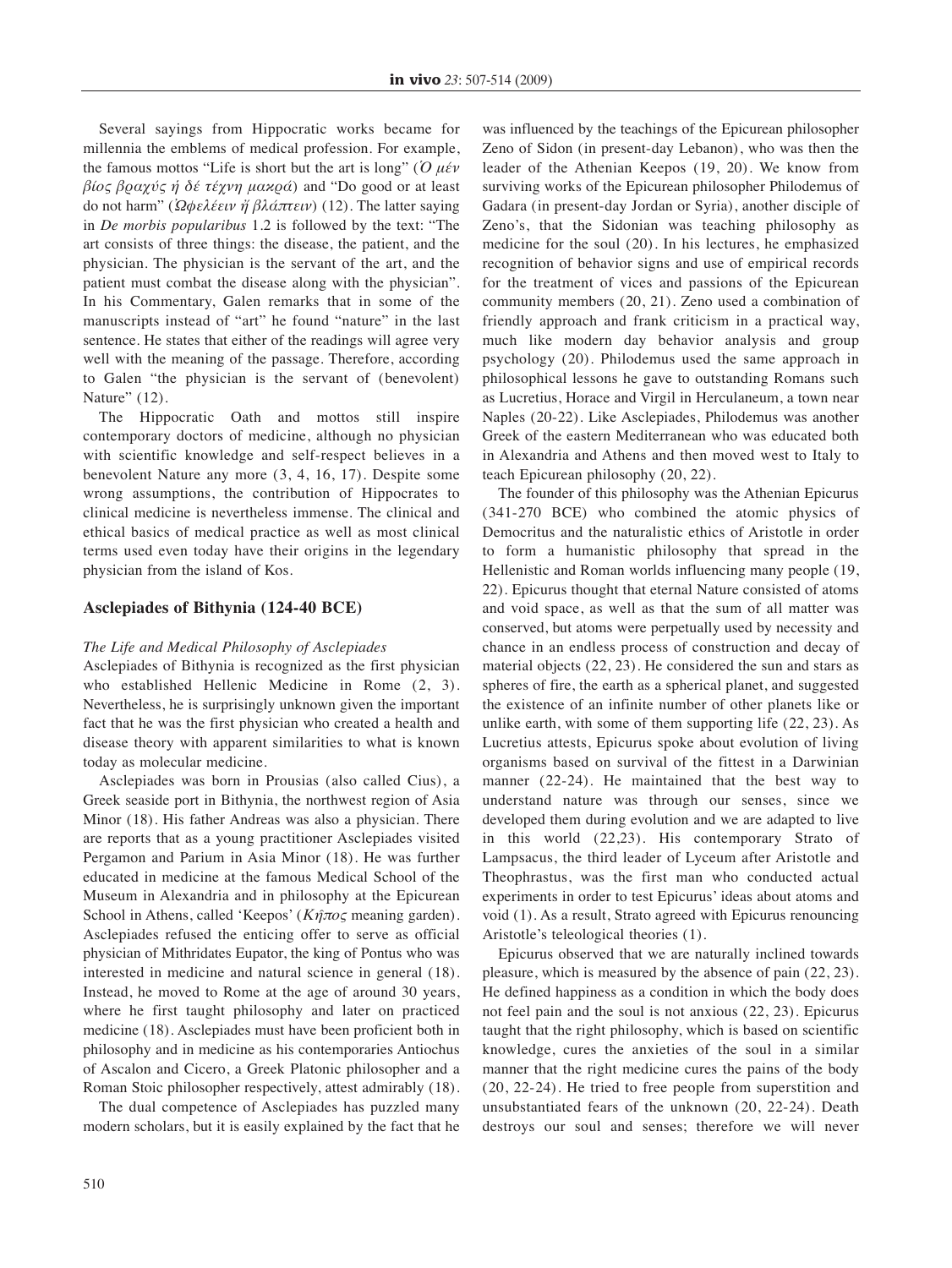experience it (23). There is no destiny, thus the existence of chance atomic movements permits free will in people (23). Gods do exist but they are not concerned with people or the celestial bodies, which is why the world is so imperfect (23). We should not be afraid of gods but rather use them as examples of perfect happiness (23). The message of Epicurus was that all people (including poor men, women, even slaves) may achieve happiness if their way of living is based on prudence, virtue, justice, friendship and objective knowledge (22, 23).

Influenced by the Epicurean philosophy, Asclepiades rejected the Hippocratic doctrines of four elements and humors as well as the benevolent Nature axiom (2, 18). He adhered to atomic theory, chance and evolution, insisting that "Nature does not look after living organisms" (18, 19). He warned that in most cases if proper care is not provided by a physician the condition of a patient will deteriorate (18). He suggested that the human body is composed of a) molecules (*μέρη*, 'meree' or 'corpuscula') that are made of atoms (*ἄναρμοι ὄγκοι*, 'anarmoi ongoi'), and b) void spaces (*πόροι*, 'poroi') (18). According to Asclepiades, diseases are caused by alteration of form, position or free flow of a patient's molecules; thus, he introduced molecular stereopathology (18). In order to restore health status, he favored mild therapeutic methods such as a healthy diet, exposure to light, hydrotherapy, massage, physical exercise, although he also employed herbal remedies and surgery if judged appropriate (18). He was named Philosophicus because of his knowledge of philosophy and Pharmacion because of his knowledge of medicinal herbs, such as his favorite chamomile (18).

Another characteristic of Asclepiades was the friendly support of patients (18). His sympathetic consideration for the feelings and comfort of his patients was in great contrast with the infamous callousness of physicians of his era. His motto was "treat the patient swiftly, harmlessly and pleasantly" (18). In order to offer treatment as painless and pleasing as possible to his patients he even recommended the use of wine in some cases (18). He maintained that "a physician who respects his profession has a few patients because he attends them very closely" (1, 18). He advocated the equal treatment of women because most diseases are common to both genders (7, 8, 18). Asclepiades was a pioneer in the humane treatment of patients with mental disorders (2, 18). He freed insane persons from confinement in the dark and treated them using labor and music therapy, in addition to healthy diet and massages (2, 18).

He was the first physician who introduced the highly important division of diseases in acute and chronic ones (2, 18). Freed by the misconception of a benevolent Nature and influenced by one of the principal sayings of Epicurus regarding pains ("those that are acute are more intense, while those that are lasting are milder"), Asclepiades recognized that some diseases have a short duration, while others are incurable (23). He realized that the physician has to act swiftly in order to have an opportunity to cure the acute diseases, while the best thing to do in incurable chronic diseases is to comfort the patients. Asclepiades, who charged Hippocratic physicians preceding him with having being "concerned with death instead of life", was the first to study chronic diseases systematically (18). It was only after him that the cure of chronic diseases rather than the cure of acute ones became the outstanding accomplishment of doctors (2).

The humane and naturalistic approach of the Bithynian physician, as well as his medical skills gave him a great reputation in Rome (2, 3, 18). He wrote many medical works but none remains and his views are known by other writers. Interestingly, the book 'Precepts' (*Παραγγελίαι*), which is oddly included in the *Hippocratic Corpus*, contains so many of Asclepiades' ideas that either he or one of his early students is probably the author (12). It contains references to acute and chronic diseases, proper medical practice with sympathy, caring and friendliness toward patients (12). The book begins with the dictum that "healing is a matter of time, but sometimes also is a matter of opportunity" (12). It bases medical practice "not on theories but on experience combined with reason" underlining Zeno the Sidonian's pragmatic approach based on observation and inference by means of signs (12, 20). It includes several Epicurean terms and views, including the concept of senseperception, the consideration of patients' pleasure, and the avoidance of physicians' flamboyant pretense (12, 18, 23). Most importantly, it contains the Epicurean motive of 'philia' (φιλία, friendship or friendly love) for compassion to patients: "For where there is love of human, there is also love of the art" (*Ἤν γάρ παρῆ φιλανθρωπίη πάρεστι καί φιλοτεχνίη*). Last but not least, the Greek text contains latinisms, indicating that the author spoke Latin and lived in Roman era (12).

Scattered information, recorded by various writers, reveals that Asclepiades was an extraordinary man. He was the first physician who performed an elective non-emergency tracheotomy, according to Galen and Aretaeus (18). Once, according to Pliny the Elder, in a passing funeral procession Asclepiades noticed that the presumed dead person was not really deceased and he 'revived' him (saved him) to the amazement of everybody around (18). Probably his is the impressive theory that in stagnant waters there are "invisible tiny animals" (microbes!), which if inhaled may cause disease, recorded by his contemporary Roman Marcus Terentius Varro (11). Asclepiades might have conceived this hypothesis using the Epicurean inference of invisible things by analogy to evident ones, in order to explain the observation that people who drank stagnant water, even diluted in fresh water, usually became sick. Varro had ideas with many Epicurean influences, ranging from the nature of gods to the perception of language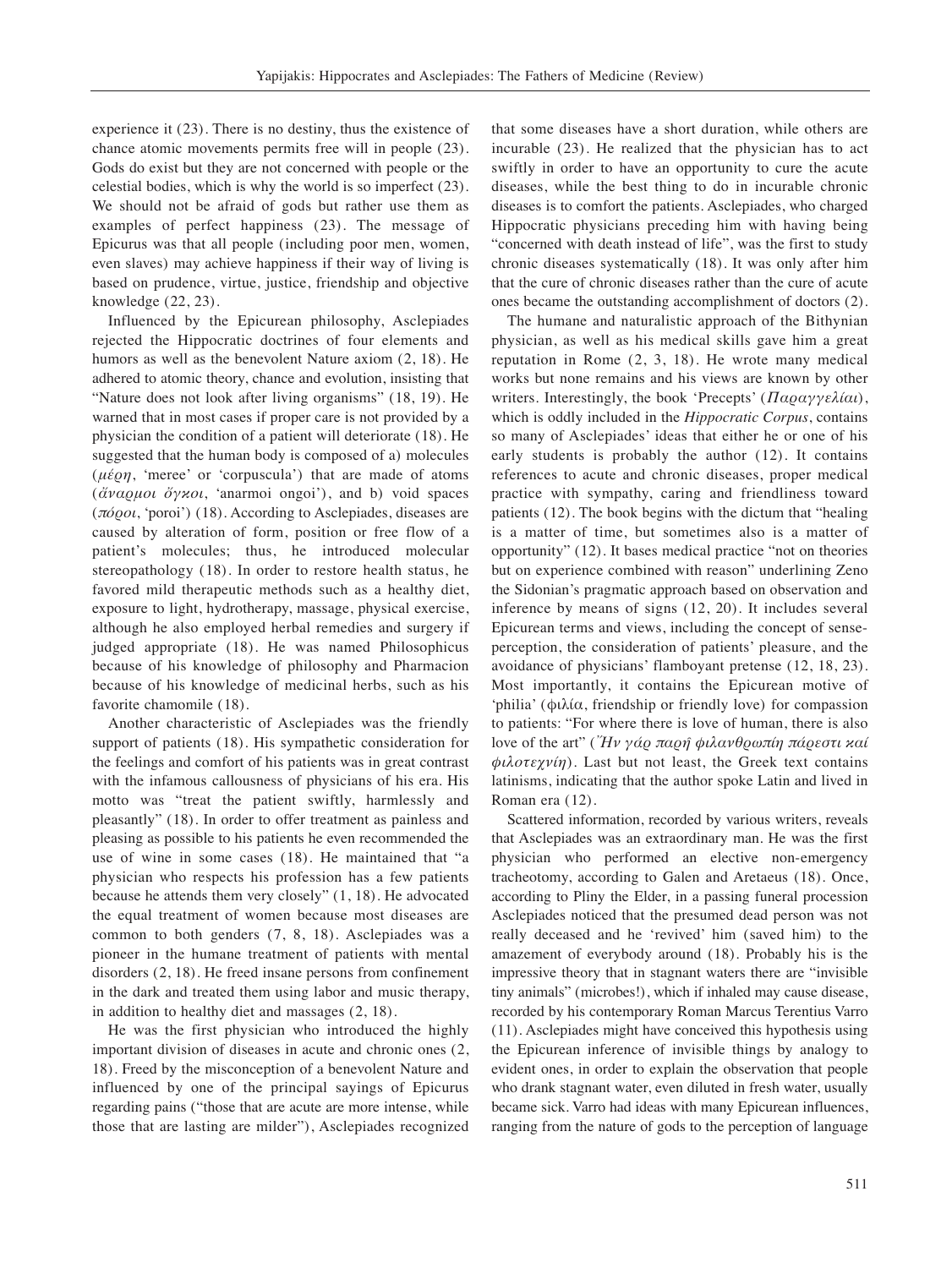(25). Another contemporary Roman, the Epicurean poet Lucretius, evidently shared Asclepiades' way of thinking by referring to molecules ('corpora') as clusters of atoms attached to each other ('primordia'), as well as the void that facilitates their movement in material bodies (24). Lucretius incorporated much of the language and imagery of medical practice and epicurean psychotherapy throughout his poem *De Rerum Natura ('On the Nature of Things')* and the climax is the final episode regarding the Plague of Athens (24, 26).

# *The Legacy of Asclepiades*

Asclepiades died in Rome at an advanced age according to Pliny the Elder (18). His influence lasted for about half a millennium through the Methodic School of Medicine, which was established by his students (2). The name of the School is derived from Greek 'methodos' (*μέθοδος*), which implies a systematic line of scientific investigation (2, 3). Accordingly, Methodic Medicine was based on atomic theory and was free of metaphysical ideas.

Among many famous Methodic physicians are Asclepiades' Greek students Themison (c.100-20 BCE) and Titus Aufidius of Sicily (c.90-10 BCE) (1, 2). The latter wrote a book, which was later translated into Latin by the Roman Cornelius Celsus under the title '*De Re Medica*' and became one of the most popular medical texts until the 19th century (1, 2, 16). The Greek physician Antonius Musa notably cured the emperor Augustus of typhoid fever with cold baths (2). A probable explanation of the successful treatment is that by decelerating the reproduction of the microbial agent in a cold environment, the Methodic physician gave the opportunity to his patient's immune system to combat the disease. Other famous followers of Asclepiadian medicine include Thessalus of Tralles, the official physician of emperor Nero (1st century CE), Soranus of Ephesus, who is considered the father of Gynecology, Obstetrics and Neonatology (early 2nd century CE) and Caelius Aurelianus of Numedia (early 5th century CE) (2, 7, 8, 16, 27-29). It is worth mentioning that in his surviving Greek texts, Soranus refers several times to Asclepiades and other Methodic physicians (7, 8). Most importantly, he also once mentions Zeno the Epicurean together with the philosopher Aristotle and once, elsewhere, Phaedrus together with the philosopher Empedocles (7, 8). Phaedrus, probably a close friend of his contemporary Asclepiades, was another famous Epicurean who taught philosophy in Rome for many years according to Cicero and returned to Athens after 86 BCE (22). It is tempting to assume that Soranus knew the views of Epicureans Zeno of Sidon and Phaedrus from references in the works of Asclepiades. After all, the Bithynian physician was greatly influenced by his teacher Zeno in treating his patients with sympathy and kindness.

Asclepiades' ideas of molecules and void were heavily attacked by Neoplatonic physicians such as Galen and philosophers such as Apuleius in the 2nd century CE and subsequently by Christians and Muslims who favored Hippocratic medicine (1-3, 6, 16). Most of the contributions of the Bithynian physician were forgotten for about 15 centuries, except very few such as the division of diseases into acute and chronic ones.

Then, some of the basic ideas of Asclepiades were rediscovered by modern Science. In the 19th century, Dalton proved that the atomic theory was indeed true and Pasteur showed that microbes may cause disease. In the 20th century, it became apparent that all diseases have a molecular basis (3, 4). The structure of DNA provided a biochemical model of life at its first level of organization initiating the era of molecular biology (4). Medicine entered its molecular phase, too, in the past decades (3, 4, 17). No self-respecting physician or life scientist believes in the incorporeal healing powers of a benevolent Nature any-more. Psychological support of patients is currently considered a necessary component of medical conduct (3, 17). Patients with mental disorders are now respected and treated with music and labor therapy, in addition to appropriate drugs (3, 30). There are even recent reports that massage may have a beneficial effect in reducing physical symptoms of pain and anxiety in patients of cancer (31). And yet, Asclepiades of Bithynia still remains widely unknown.

#### *Recent Debate about Asclepiades*

It is worth mentioning that in the last three decades some scholars advanced certain curious assumptions regarding Asclepiades, possibly in an attempt to obscure either his direct contribution to Methodic medicine or the Epicurean origin of his corpuscular theory. Rawson postulated that Asclepiades died before 91 BCE, taking literally a past tense meaning "he was a physician and a friend of ours" in a text Cicero wrote at that time (32). But Cicero does not actually mention that Asclepiades was dead at the time in this or any other text, while several other reliable authors such as Pliny, Cornelius Celsus (Titus Aufidius), Galen and Sextus place the Bithynian physician well in the 1st century BCE (18). Nevertheless, Polito considered Rawson's hypothesis as proven and he went further to suggest that Asclepiades was born in the late 3nd century BCE and his physician father Andreas had been the student and successor of Herophilus in Alexandria, therefore Asclepiades must have been a Herophilean (33). To agree with Polito one has not only to disregard all reliable ancient authors but also one has to believe that Asclepiades lived about 100 years or more (!) and that he spent his childhood (or even he was born) in Alexandria and not in Bithynia (33). Obviously, it is rather difficult to accept the hypotheses of either Rawson or Polito.

Furthermore, Vallance wrote a book aiming to support his opinion that Asclepiades' corpuscular theory was not influenced by Epicurus but rather by the platonic philosopher Heraclides of Pontus (34). The arguments of Vallance are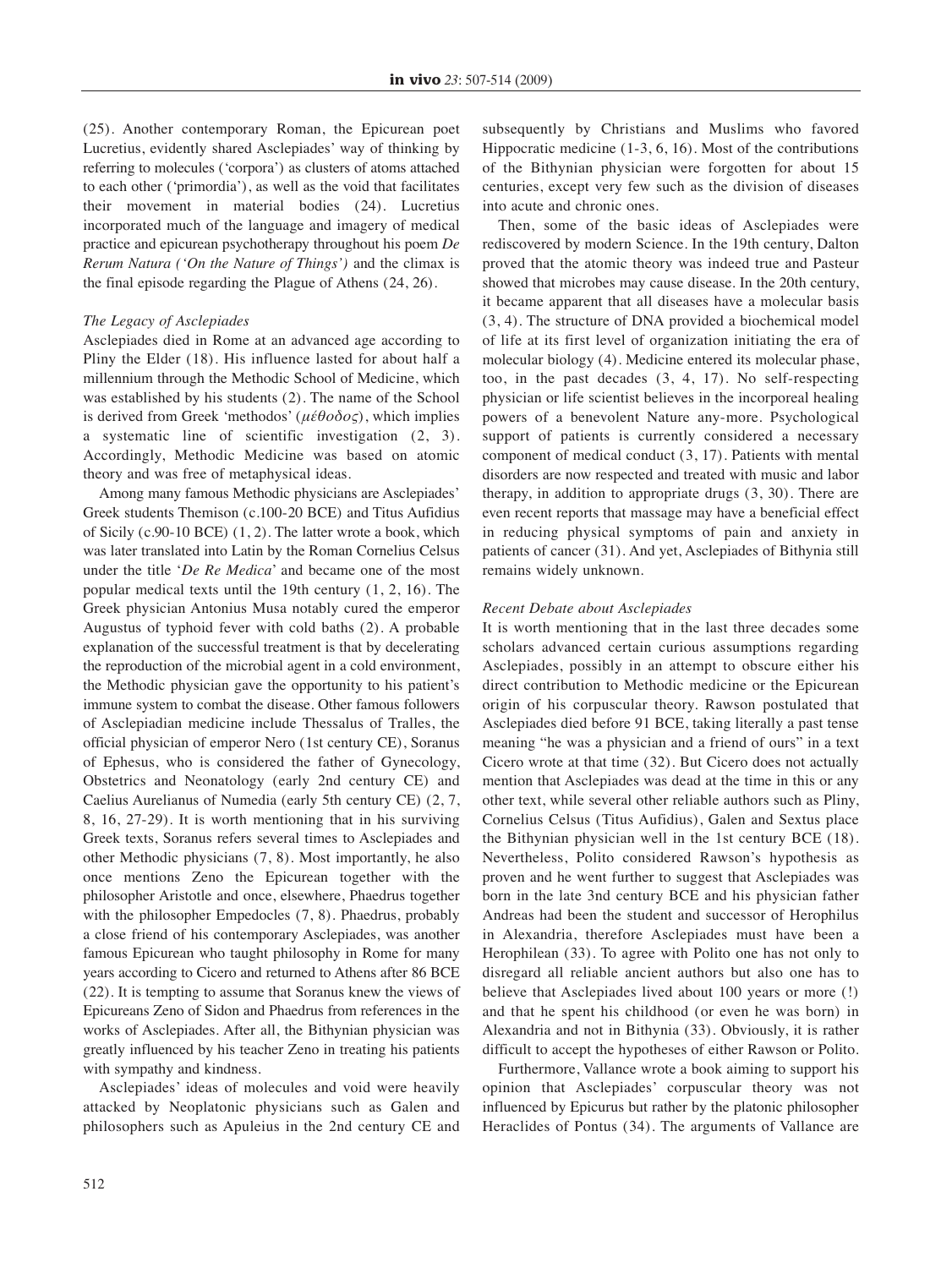purely philological: for example he stresses the fact that Galen never calls atoms the 'anarmoi ongoi' of Asclepiades (34). At the same time, he easily dismisses as a misunderstanding the compelling testimony of Galen that Asclepiades was a follower of Epicurus (18, 34). Furthermore, Vallance chooses to disregard the testimony of two other Methodic physicians: Soranus who writes in Greek and uses the term 'ongoi' and Caelius Aurelianus who translates Soranus' texts in Latin using the term 'atomi' (7, 8, 29, 34). As Vallance himself acknowledges on page 25 of his book, there are "no cases of atomi being applied specifically to non-Abderite (i.e. Democritean) or Epicurean particles" (34). Apparently, most other historians and philologists disagree with his interpretation of texts (2, 18, 35, 36). The exception was once again Polito, who recently attempted to sustain Vallance's obscure position stating that Caelius Aurelianus "appears to identify these fragments with atomi, but the question is controversial" (37).

A number of reasons support beyond any reasonable doubt the thesis that Asclepiades was influenced by Epicurean philosophy and not by the Platonic philosopher Heraclides of Pontus:

1. Asclepiades accepted the notion that the soul was made of atoms like any other part of the body and therefore dissolved after death. This was an Epicurean and not a Platonic doctrine (10, 18, 23). If belief in afterlife is denied, it follows that life and health of body and soul becomes the most precious possessions of mortal man. Describing the practice of previous physicians as a 'preparation for death', Asclepiades thought that the Methodic physician had to assist people to achieve physical and mental health as well as to subsequently let them hope that they would keep this pleasant state of life for long.

2. The consideration of patient's pleasure is an integral component in Asclepiades' medical practice (18). Pleasure was for Epicurus the primary good and the most familiar to human nature, while for Plato it was the last of the minor goods (10, 23). Both philosophers and physicians were divided two ways according to their attitudes toward pleasure and pain. The Cynic philosopher Antisthenes, who like Plato had also been a student of Socrates, said that he lashed out his pupils savagely because physicians of his time did the same with their patients. The same Antisthenes maintained that pain was a good thing and that he would rather go mad than feel pleasure (10).

3. The vast majority of Greek physicians admitted that divine dream-healings and mantic dreams were real and effective (2). Hippocratic physicians including Galen, as well as Herophilus and the Empiricists all believed in them (2). The Methodic physicians were the only ones that apparently did not believe in divine dreams and they never mention them (2). This exception parallels the fact that almost all Greek philosophers believed in mantic dreams except Epicurus (10, 23). He alone objects to such a theory and it must be on account of Epicurean influence that Asclepiades and his followers are the only physicians to disapprove of the value of dream-healings.

4. Heraclides of Pontus indeed proposed a corpuscular theory using the term 'ongoi', but his works were also loaded with supernatural narrations and imaginary miracles (10, 36). He was famous for his egocentric attitude, vain personality, extravagant appearance and flamboyant pretense. He even bribed the envoys of his city to the Oracle of Delphi in order to falsely proclaim him a divine hero. Heraclides does not fit at all the personality model for a science-oriented, decent and compassionate physician like Asclepiades. On the contrary, the Bithynian shares many qualities of Epicurus, who was famous for his naturalistic thinking, modesty, kindness and friendliness.

5. On page 41 of his book Vallance claims that "there is no evidence for an 'Epicurean' school of medicine" (34). On the contrary, there is mounting evidence for the existence of Epicurean physicians. In Rhodiapolis, a city of Asia Minor, there is a 2nd century CE inscription honoring the physician and philosopher Heraclitus, who was affiliated with the Epicureans of Athens (22). In the Italian city of Rimini, a 2nd century CE house was recently unearthed that belonged to a Greek surgeon named Eytyches, who was apparently an Epicurean, as archeological findings attest (38). As mentioned before, '*Precepts*' is an astonishing text that combines ideas of Epicurus and Asclepiades (12). Its existence suggests that this early Methodic text survived only because it was incorporated in the *Hippocratic Corpus*.

# **Conclusion**

The great Hippocrates of Kos laid the basic foundations of medical practice and ethics. The brilliant Asclepiades of Bithynia offered a more realistic and humane refinement of the medical art in ways that only recently have been appreciated. It is time that Asclepiades be recognized for his contributions as the father of molecular medicine and take his rightful place as a pioneer physician next to Hippocrates, the justly recognized father of clinical medicine.

## **Acknowledgements**

I am pleased to record my gratitude to all the persons who one way or another invited me to take this journey in history. My ancestors Hippocrates, Asclepiades and countless other people who cared for others as much as they cared for themselves. My parents Nikos and Stella, the teachers, for the gifts of life and humanistic values. My brothers Costas the Professor of environmental engineering and Thanassis the poet for enriching my mind. My deceased friend Dr. Nikos Koufaliotis who kept igniting my interest in both medicine and history. My doctorate supervisor Professor Dimitris Loukopoulos for introducing me to molecular medicine and respect